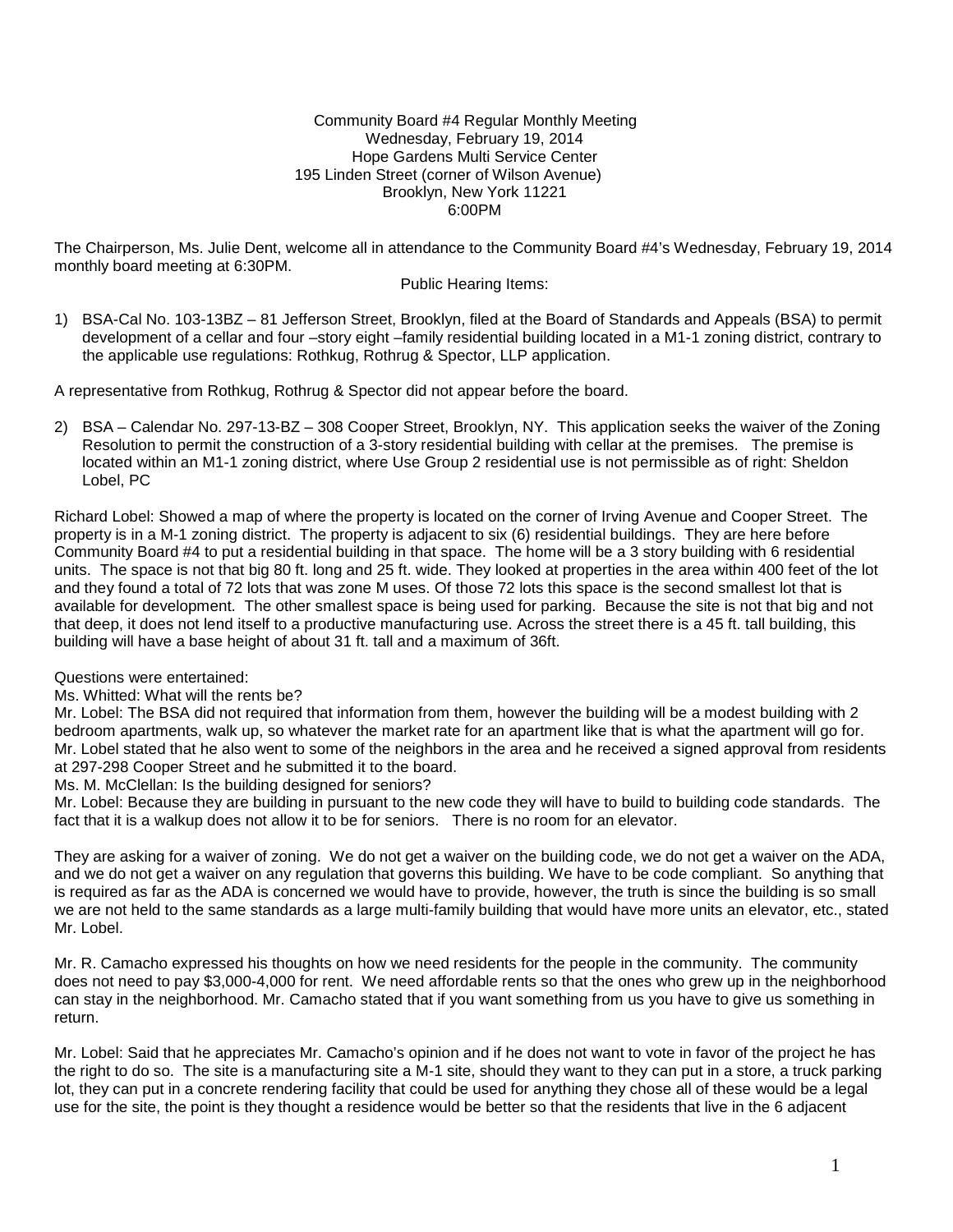buildings would prefer; instead of having trucks going in and out of the area causing traffic concerns. If this was a large project with more units available then you might have a better chance to do more, but with a building that will have basically six residences covering 700-730 square feet there is not much you can do and there and there is not much more that they can offer. The whole site is basically taken up by this building and we need these waivers to build. Mr. Lobel feels that the people that live in the area would prefer to see a residential building instead of a manufacturing building.

Michael Olmeda Representing Senator Martin M. Dilan: Regarding Mr. Lobel's comment on truck traffic: there is an ice factory right behind the intended project - and tractor trailers goes through Irving Avenue every morning. Across the street from the project there is a store and also two auto body repair shops. So yes, there is a lot of commercial traffic. You too will impact that area and the residents are not going to be happy because your construction will require commercial vehicles as is the case on Knickerbocker Ave. Albeit, small you will require construction vehicles too. You are going to create a lot of congestion in that area especially in the mornings when kids are going to school and a lot of parents are dropping off their children, traffic will become an issue. The senator's office is on Knickerbocker Ave., the construction that is going on, on Knickerbocker Avenue is outrageous and the streets are larger on Knickerbocker than they are on Irving Avenue so I think that you need to be a little more truthful as far as how this is going to impact the residents and businesses in the area because it will create a lot of traffic congestion and as of right now people are already double parking their cars on both side of the street.

Mr. Olmeda asked Mr. Lobel to at least present how this project will impact the area whether the project happens or not. Mr. Lobel: Mr. Lobel does not know if they will get the variance in order for the building to be built. They will gladly take measures to alleviate traffic during the construction, he said that they would be happy to engage in a dialogue, he would also be happy to talk with Julie and Nadine to figure out what will work out best for the area. Right now there is just an empty lot and whatever is built there will have a construction impacted. Once the project has been forwarded to the BSA the board can offer resolutions regarding the project. Mr. Lobel stated that they do want to work with the community and they will do whatever they can.

Ms. Nadine Whitted called the first roll call.

**Roll Call: 6:31PM** 18 members present - does not constitute a quorum.

The Chairperson, Ms. Dent stated that we do not have a quorum as of yet therefore, voting cannot take place until a quorum has been met. The meeting will proceed in hopes that other members will attend.

## **Chairperson's Report, Ms. Julie Dent:**

The Chairperson welcomed all in attendance to the Community Board #4 February 19<sup>th</sup> monthly board meeting. Ms. Dent asked for a moment of silence for Mr. Leroy "Roy" Sawyer who lost his life on February 6, 2014. Roy was a long time community representative for both Congressman Ed Towns and former Assemblyman Darryl Towns while they both held elected official offices.

More recently he worked with NYC Councilmember Darlene Mealy. Roy was a true community advocate who was also an Executive Officer of the Five Towns YMCA on Jamaica Avenue. Many Bushwick residents might also remember Roy from the John & Al Army and Navy store which was located on Broadway many years ago.

New York State Senator Martin Malave Dilan lost his sister who once resided in Bushwick. Her services are scheduled to take place on Friday, February  $21<sup>st</sup>$  in Long Island.

Condolences are being sent out in behalf of Community Board #4 and the staff.

Ms. Dent asked that the Elected Officials and /or their representatives to introduce themselves and state their respective address and telephone numbers.

- 1) Michael Olmeda Representing Senator Martin M. Dilan, 718 Knickerbocker Avenue (corner of Jefferson Avenue) 718- 573-1726
- 2) Kevin Worthington Representing Antonio Reynoso, 244 Union Avenue, 718-963-3141
- 3) Yanuski Rodriguez Representing District Attorney Kenneth P. Thompson, 350 Jay Street, Brooklyn, NY , 718-250- 2565
- 4) Lacey Tauber Representing Councilmember Antonio Reynoso, 244 Union Avenue, 718-963-3141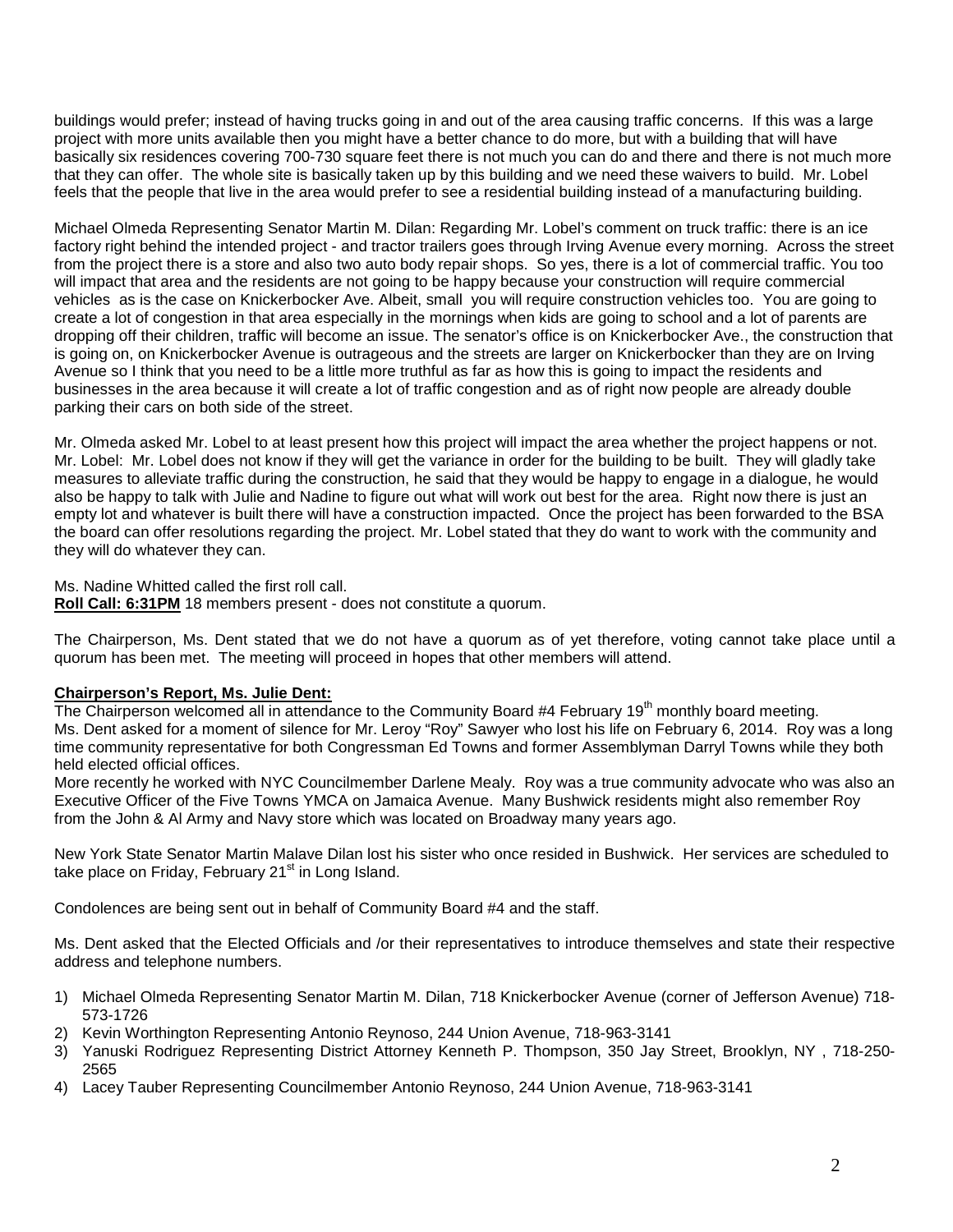Representative from City, State or Federal Agencies:

- 1) Deputy Inspector Tasso, Commanding Officer of the 83<sup>rd</sup> Precinct, 480 Knickerbocker Avenue 718-574-1632
- 2) Maggie Mangual Wyckoff Heights Medical Center -Positive Health Management Program, 342 Stanhope Street, Prevention Health Manager, 718-508-4669
- 3) Mr. Robert Solano –CUFF (Churches United for Fair Housing)1080 Willoughby Avenue, 718-360-2906
- 4) Emilio Llopiz NYC Dept. of Parks and Recreation, 718-257-1636
- 5) Hector Cruzado, Chief of Staff at Wyckoff Heights Hospital
- 6) Daniella Fairbairn, Manager of the New Wyckoff Cancer Center, Opening in April 2014, the center will be open Monday – Friday 8am -8pm, 95 Wyckoff Avenue. Cancer Care Coordinator phone No. 347-952-2148

Due to the extremely harsh winter season with plenty of snow storms the Community Board's office have unfortunately experienced the collapses of their office ceiling. Damage was done to the ceiling, flooring and other ancillary office furnishing. Currently the office is opened, however the staff is working under some extraordinarily uncomfortable circumstances.

The building operators and management are responsive and any losses and or damages will be dealt with through insurance claims.

Ms. Dent thanked Nadine and her staff for continuing to offer the excellent service that they have been known to offer to the community.

NYC Department of Sanitation issued the following statement:

Snow operations are continuous; all spreaders are loaded and ready for the first sign of snow. Plows are prepared and will be deployed when needed.

Temporary snow laborers will be deployed to clear priority bus stops and crosswalks along major streets.

Limited residential collection service will be continuing. Residents should leave their materials out according to their regular collection schedule; however there will be delays due to snow operations.

Snow should be cleared from around materials so that it is visible and accessible to the sanitation worker.

Notices of violation for property packaged trash and recyclables will not be issued while there are collection service delays.

NYC Department of Environmental Protection - DEP strongly urges homeowner's, merchants and commercial property managers to please keep catch basins grates clear of snow and debris in order to maintain proper drainage. They also ask that if there is a fire hydrant in front of your property that you please keep it visible for emergency crews in case of an emergency.

Social Security Office Changes – Beginning August 2014 the Social Security Office will no longer issue social security printouts in field offices. Individuals in need of proof of their social security number and cannot find their card will need to apply for a replacement card.

Beginning October 2014 field offices will stop providing benefit verification letters (except in emergency situations). Benefit verification is available online and can be obtain anytime by registering for my Social Security account located at [www.socialsecurity.gov/myaccount](http://www.socialsecurity.gov/myaccount) or through their national toll free number: 1-800-772-1213.

Arts in Bushwick (AIB) – Community Board #4 members are invited to participate on a panel concerning the following: Discussions 2014: housing, worker's rights and other concerns of the community.

As a prospective panelist your thoughts, beliefs, ideas, passions and expertise are welcomed to bring to the table to share with the community.

- Affordable Housing Today Collision of Art and real Estate Interests
- Unpaid Labor in the Arts Art Workers Rights and Wages

There will be a third panel to promote awareness of these issues to the Bushwick community and the audience under the working title "The Role of Art and Funding Progress – "Art and Comers".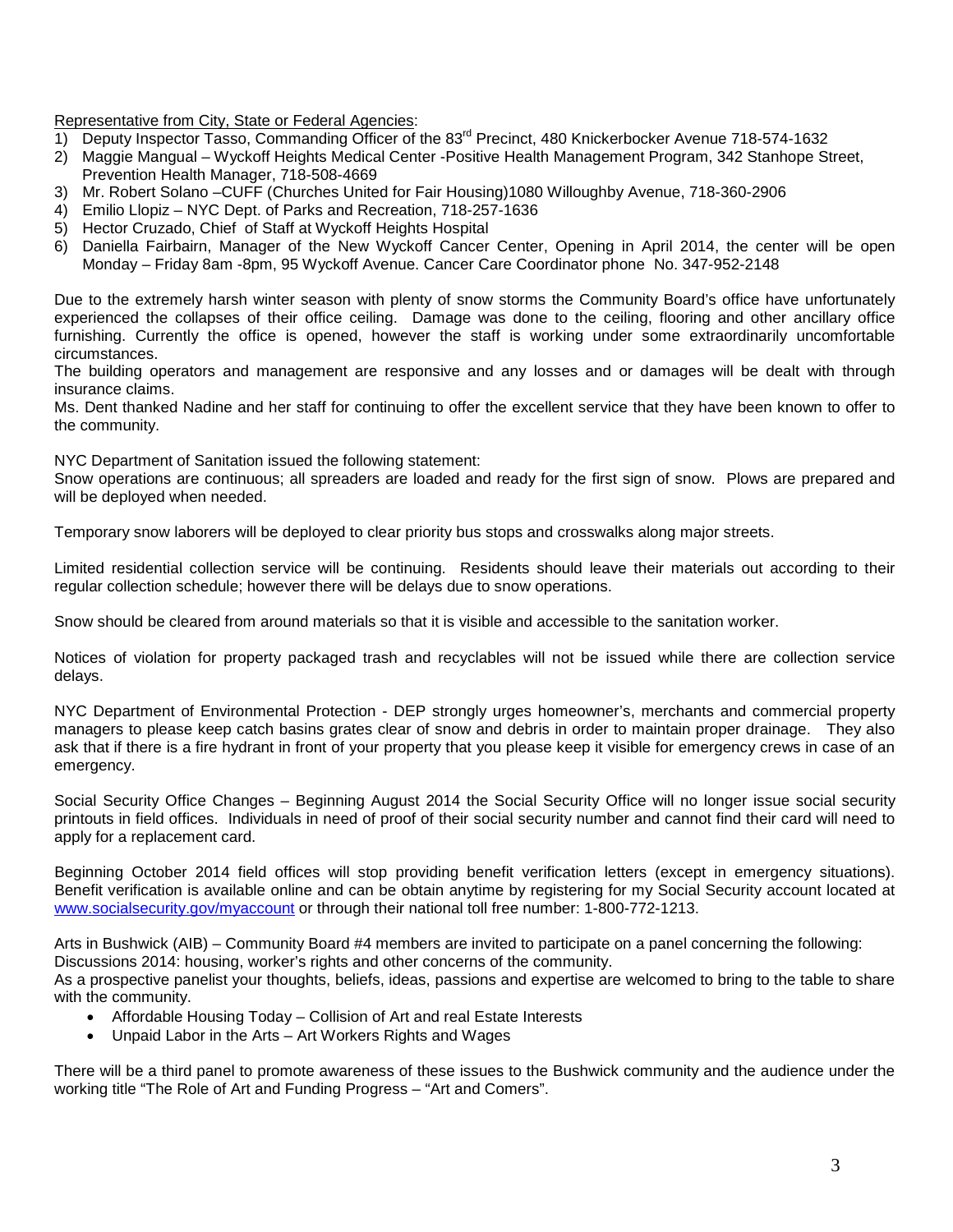The invitation to speak will be on March 30<sup>th</sup> at 5pm. Bring your expertise and experience to a larger public eager to and discuss this topic. It is our hope that all will join us in these discussions and help strengthen bonds, promote community awareness and communal empowerment to all of us who call Bushwick home.

Volunteer Opportunity - a medical student doing clinical rotations at Wyckoff Heights Hospital is interested in clinical health care related volunteer opportunities within the community. Events like health fairs, medical walks, community clinics etc., for more information contact [mridugandhi@gmail.com](mailto:mridugandhi@gmail.com) 

L.I.F.E. (Labor and Industry for Education) Audrey Johnson Learning Center, 272 Moffat Street (between Knickerbocker and Wilson Avenues) and the John Coker Early Learn Center, 1375 Bushwick Avenue (corner of Decatur Street) are enrolling children 3 to 5 years of age. Free HEADSTART and U.P.K., Creative Curriculum, Nutritious Meals, Family Services and Certified Teachers, etc. Audrey Johnson Learning Center: 718-5740130; John Coker Early Learn Center: 718-452-1414

## **District Manager's Report, Ms. Nadine Whitted: 7:17PM**

NYC Department of Design and Construction – DDC

This is an ongoing project dealing with mostly multi buildings.

Project No. Red-369 is replacing existing 20" water mains on Knickerbocker Avenue from Cooper Street to Grove Street. To facilitate the work main water service may need to be shut down. Notices are being posted 24 hours in advance of the shutdown to affected residents. IF A NOTICE IS POSTED ON YOUR BUILDING PLEASE SHARE INFORMATION WITH THE TENANTS SO THAT APPROPRIATE MEASURES CAN BE TAKEN BY EVERYONE. Apartment buildings notices will only be placed on the main door of the building. Individual notices will not be given. Please make sure that the information is relayed to all tenants so that they can take the appropriate preparation in advance.

### FDNY: Activity

This is the time of the year when residential fires rates are highest! Please be aware of heaters near curtains, oven use for heating purposes and broken electrical cords. The following four fires took place since the January 2014 Community Board Meeting:

- 11 Locust Street 4 story occupied multiple dwelling building structural fire located on the  $4<sup>th</sup>$  floor
- 1580 Bushwick Avenue 1 story occupied commercial building structural fire located on the 1<sup>st</sup> floor
- 247 Himrod Street 3 story occupied multiple dwelling building structural fire was located on the 1<sup>st</sup> floor
- 1231 Hancock Street 3 story occupied multiple dwelling building structural fire was located on the 2<sup>nd</sup> floor

## NYC-Department of Transportation:

At the request of CB#4 – several recommendations and suggestions were offered in responses to the Bushwick Avenue pedestrian Safety Proposal set forth by the DOT. Currently the DOT is still evaluating the "Don't Block the Box request for Bushwick Avenue at Myrtle Avenue, Troutman Street and Flushing Avenue

Unfortunately, the Borough Engineering reported that they only regulate on street traffic thus they cannot post a turn restriction sign for vehicles leaving the gas station. It was suggested that Community Board #4 talk to the gas station owner.

#### Street Activity:

Play Street Applications for 2014 must be submitted to the community board by April  $1<sup>st</sup>$ , 2014 deadline. The review process can take up to 2 months so applications must be submitted soon. The earlier you submit, the earlier you may receive a response and avoid or resolve any potential problems. Please note that you will need to obtain signatures from your local Community Board and police precinct.

Designated street shall be closed during specified hours only for the purpose of conducting a recreation program organized and sponsored by the organization named on the application. The organization shall be responsible for physically closing the said street, ensuring that barriers remain in place during the Play Street hours and opening the street to regular traffic use at times as well as for the welfare and safety of it participants.

Street Activity Permits:

- Must apply 12 weeks in advance (3 Months)
- Must have a petition signed by adult block residents, consisting of name, address and telephone
- No rain dates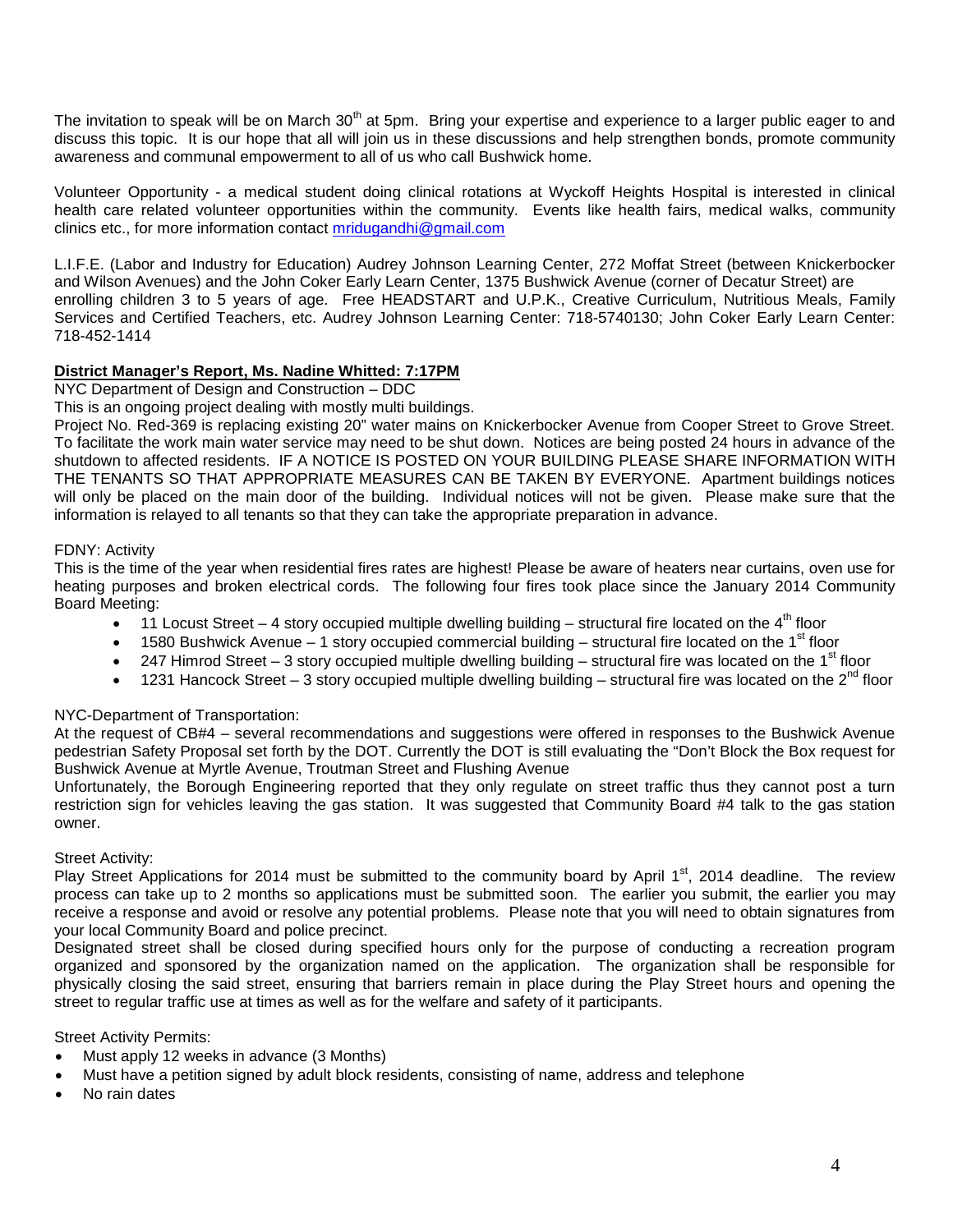- Application fee: \$25.75
- All events must end by 8pm and sound permits end at 7pm
- Must apply online after petition has been submitted to Community Board

#### Street Activity Blocked Off Dates - 2014

January 1, 2014 - New Year's Day March 17, 2014 – St. Patrick's Day April 13, 2014 – Palm Sunday April 18, 2014 – Good Friday April 20, 2014 – Easter Sunday May 26, 2014 – Memorial Day June 5, 2014 – Bushwick Parade June 6, 7, 8 2014 – Puerto Rican Weekend July 4,  $2014 - 4$ <sup>th</sup> of July August 5, 2014 National Night Out Against Crime

August 8, 9, 10, 2014 – Dominican Day Parade **Weekend** September 1, 2014 – Labor Day September  $11<sup>th</sup>$ , 2014 -October 31, 2014 – Halloween November 4, 2014 – Election Day November 27, 2014 – Thanksgiving December 25, 2014 – Christmas December 31, 2014 – New Year's Eve

## Due to quality of life complaints, shootings, homicides, stabbings, etc., the following blocks must contact the 83<sup>rd</sup> Pct. Community Affairs Unit to start a block association and work to improve the quality of life on their block and attend the 83 Pct. Community Council Monthly **Meetings**

- 1. Aberdeen Street between Bushwick Avenue and the Dead End
- 2. Bleecker Street between Central / Wilson Avenues
- 3. Cornelia Street between Bushwick / Evergreen Avenues
- 4. Cornelia Street between Wilson / Knickerbocker Avenues
- 5. Cornelia Street between Knickerbocker / Irving Avenues
- 6. Decatur Street between Wilson / Knickerbocker Avenues
- 7. DeKalb Avenue between Knickerbocker / Irving Avenues
- 8. Dekalb Avenue between Irving / Wyckoff Avenues
- 9. DeSales Place between Bushwick Avenue and the Dead End
- 10. Eldert Street between Broadway / Bushwick Avenue
- 11. Eldert Street between Bushwick / Evergreen Avenues
- 12. Fayette Street between Broadway / Beaver Street
- 13. Gates Avenue between Evergreen / Central Avenues
- 14. George Street between Wilson / Knickerbocker Avenues
- 15. Halsey Street between Broadway / Bushwick Avenue
- 16. Halsey Street between Knickerbocker / Irving Avenues
- 17. Hancock between Central / Wilson Avenues
- 18. Harman Street between Central / Wilson Avenues
- 19. Himrod Street between Evergreen / Central Avenues
- 20. Jefferson Avenue between Bushwick / Evergreen Avenues
- 21. Jefferson Avenue between Irving / Wyckoff Avenues
- 22. Linden Street between Broadway / Bushwick Avenue
- 23. Linden Street between Knickerbocker / Irving Avenue
- 24. Menahan Street between Wilson / Knickerbocker Avenue
- 25. Moffat Street between Broadway / Bushwick Avenue
- 26. Moffat Street between Evergreen / Central Avenues
- 27. Moffat Street between Central / Wilson Avenues
- 28. Park Street between Broadway / Beaver Street
- 29. Pilling Street between Bushwick / Evergreen Avenues
- 30. Pilling Street between Evergreen / Central Avenues
- 31. Putnam Avenue between Irving Avenue / Ridgewood Place
- 32. Putnam Avenue between Wilson / Knickerbocker Avenues
- 33. Putnam Avenue between Knickerbocker / Irving Avenues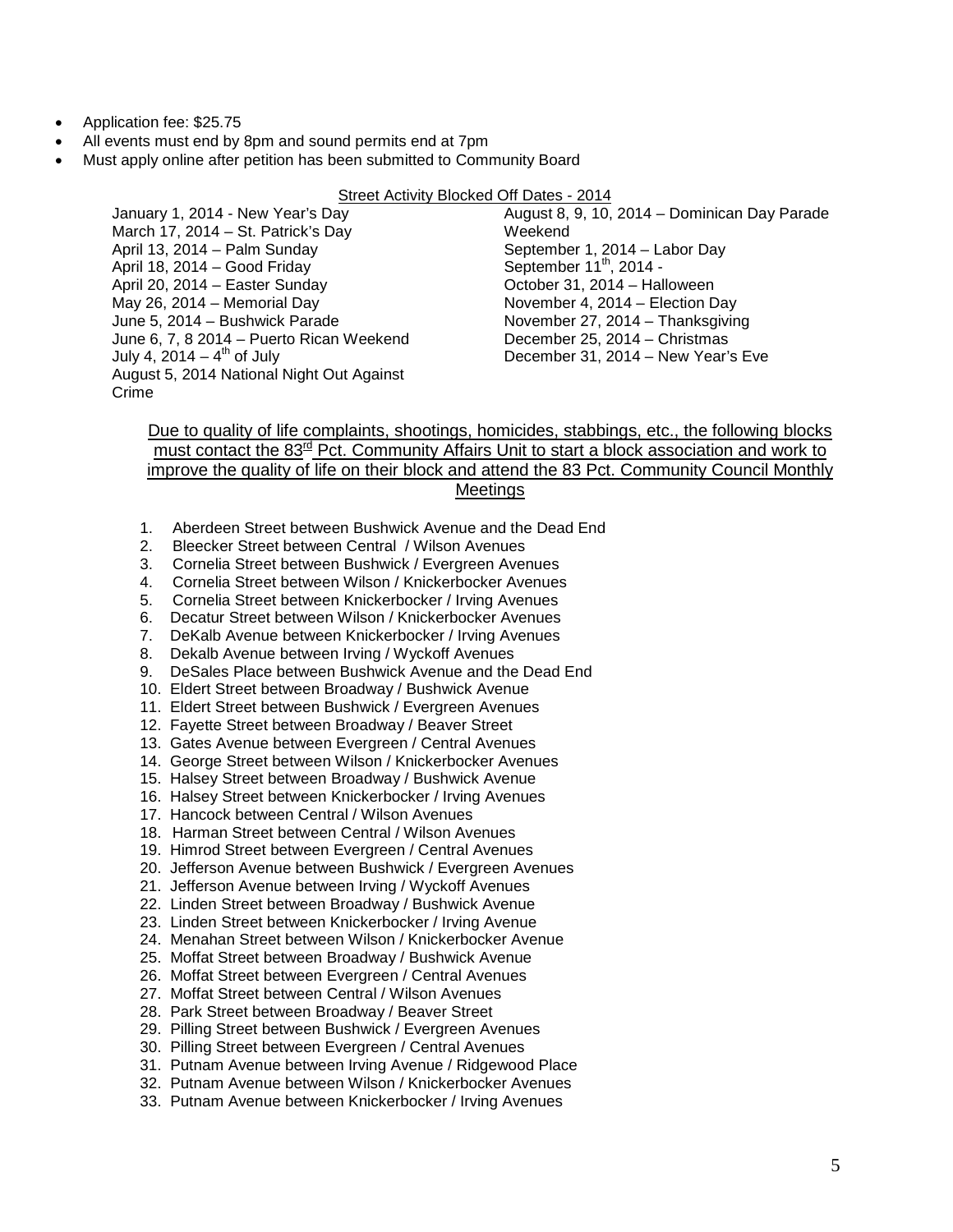- 34. Schaeffer Street between Central / Wilson Avenues
- 35. Schaeffer Street between Wilson / Knickerbocker Avenues
- 36. Schaeffer Street between Knickerbocker / Irving Avenues
- 37. Suydam Street between Wyckoff / St. Nicholas Avenues
- 38. Stanhope Street between Evergreen / Central Avenues
- 39. Stanhope Street between Knickerbocker / Irving Avenues
- 40. Troutman Street between Bushwick / Evergreen Avenues
- 41. Weirfield Street between Broadway / Bushwick Avenue
- 42. Woodbine Street between Wilson / Knickerbocker Avenues

### Beware of "Buyouts"

A buyout is an offer a landlord makes to a tenant to give them cash to move out of their apartment. The buyout can be a small amount or a substantial amount of money, but over the long run, even a substantial buyout amount can actually be a losing decision when you leave your apartment.

When offered a buyout you do not have to take the offer and you do not have to abandon your apartment. You cannot be forced out of your apartment by a buyout or evection without going to court. You have the right to appear before a judge! If you have not discussed your case in court, no one can make you move. Only a Marshal or a Sheriff holding a Warrant of Eviction signed by a judge can legally remove you from your apartment.

Buyouts are becoming so common because it is a way for landlords to increase rents. Many of the apartments are rentregulated meaning that the law limits how much the rent can be raised. However if the landlord can get the tenant to leave, and make physical improvements to an apartment, he or she can raise the rent substantially. Therefore, the buyout is one of the strategies implemented by landlords to remove low-income tenants from their apartments.

Tenants have rights. It is very important to protect your rights by never signing any papers, contacts, or agreements without first having it checked by an attorney. Never ignore court papers, and do not agree to abandon your apartment.

This information provided by: RBSCC Bushwick Housing and Legal Assistance 217 Wyckoff Avenue, Brooklyn, New York 11237

Bushwick Notes- January 2014 Updates, by John A. Dereszewski, former CB #4 District Manager provides a postscript to his previous article written in 2007 (Up From Flames) that brings things up to date and projects trends that may occur in the future.

## **Committee Reports: 7:36PM**

**Health, Hospital and Human Services Committee (HHH),** Chairperson Ms. Mary McClellan

Meeting Held on Monday, January 28, 2014 at 4:00PM, 1420 Bushwick Avenue, Suite 370 Members Attending: Mary McClellan, Armenta Simuel

Others Attending: Nadine Whitted - District Manager, Heidi Exline – NYC DOHMH, Z. Novoa – NYC-DOHMH, Ramon Rodriguez – CEO Wyckoff Heights Medical Center

Items Discussed:

TAKE CARE NEW YORK 2016 – AN AGENDA FOR A HEALTHIER NEW YORK CITY: Heida Exline presented an agenda that focuses on health problems that causes the greatest burden of disease and that are most preventable. In developing the agenda, the Health Department reviewed data on mortality and morbidity in New York City priorities and measures from the national Healthy people Agenda 2020 and the NYS Prevention Agenda goals. During the spring of 2013 the Health Department convened borough-wide listening sessions on the proposed priorities. Representatives from more than 170 organizations across the city attended these sessions to provide comments on priorities and intervention strategies.

Take Care NY 2016 identifies 10 priorities for intervention:

| Tobacco-Free Living   | <b>Mental Health Promotion</b> |
|-----------------------|--------------------------------|
| <b>Healthy Eating</b> | Alcohol & Substance Reduction  |
| <b>Active Living</b>  | <b>Cancer Prevention</b>       |
| <b>Heart Health</b>   | Healthy Indoor & Outdoor Air   |
| <b>HIV Prevention</b> | <b>Quality Prevention Care</b> |
|                       |                                |

In each of the priority areas Key Indicators – will lists the most recent measure and the target for 2016. The initiatives are outlined to reach those targets, grouped in there categories: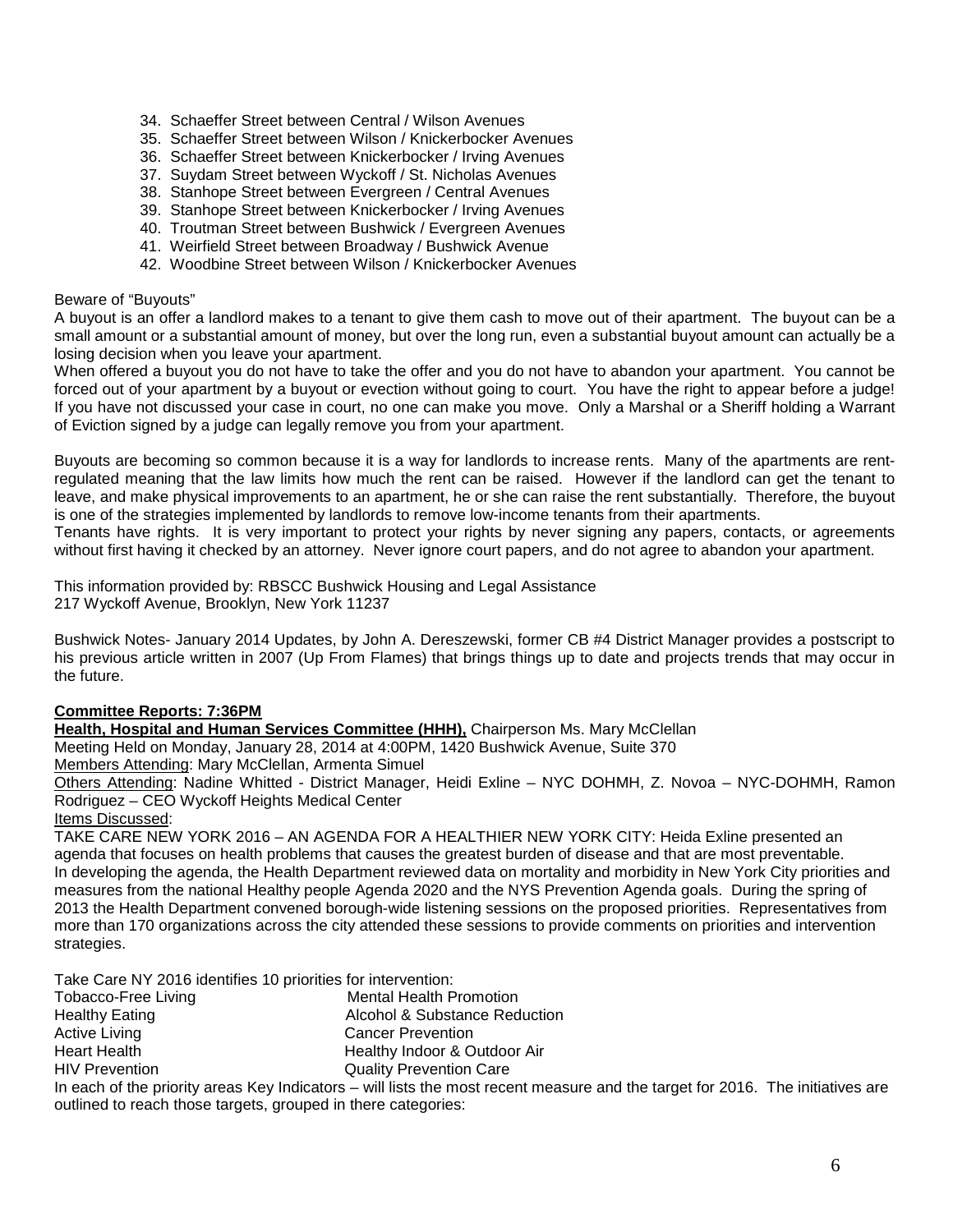1) Policies: Government or organizational policy

- changes that shape the broader environment in ways that affect health 2) Prevention, Quality and Access: Initiatives focuses on the delivery of high-quality, coordinated preventive health services or on changing the accessibility of products or facilities that affect health.
- 

3) Health Promotion: Initiatives that inform, educate and

engage New Yorkers in improving their health.

#### Child Marketing Campaign – We want to protecting our children from unhealthy food and beverage Marketing – A presentation by Zulma Novoa

The health of the city is threatened by obesity. The majority of NYC adults are overweight or obese, as are 4 in 10 elementary school children. The health consequences are staggering, ranging from hypertension to diabetes – a condition that can lead to blindness, amputations and kidney failure. The obesity epidemic has many causes, but one contributor is the marketing of unhealthy foods and beverages to our youth. The food and beverage industry spends nearly two billion dollars annually marketing to youths. Most of the food and beverages marketed to the youth is unhealthy.

Marketing is an effective tool used to directly influencing children's and adolescents' preference and choices. The NYC Department of Health is asking organizations to help in limit marketing of unhealthy products to our youth by:

Sharing information on marketing to youth with staff and clients – In 2009 approximately \$1.79 billion was spent by 48 companies reporting to the FTC. \$1 billion was directed at youth aged 2-11 years of age. \$1 billion was directed at youth aged 12-17 and \$263 million overlapped between the two age groups.

Marketing tactics: include promotional actives via TV, Print, Radio, the Internet, company sponsored websites, social media, video games, in store and in-school advertising, public entertainment events, athletic sponsorship and celebrity endorsements. Youths are exposed to marketing by spending an average of 7.5 hours per day online, watching TV, using mobile devices, listening to music, playing video games and reading printed materials.

Marketing to Hispanic youths seems to be increasing. Hispanic youths saw 49% more ads for sugary drinks and energy drinks, and adolescents saw 99% more ads in 2010 compared to 2008. In 2010 Black children viewed 80% to 90% more TV ads for sugary drinks and energy drinks compared with White children.

## Facts for Parents on Marketing to Youth-

\*Children Obesity has more than doubled in children and triples in adolescents in the past 30 years

- \* Diets high in calories, fat, sugar and sodium are putting children's future at risk.
- \*Most food and beverages advertised to children are high in fat sugar or sodium
- \*Four TV channels are responsible for almost half of food advertising seen by children

Support The Removal of Unhealthy Advertising in your Local Food Store - (What you can do about it?) \*Remove advisements from the entry doors

\*Remove advertising for unhealthy foods and beverages throughout the inside and outsides of the store

- \* Four even greater impact, promote the store's existing healthy foods and beverages using signage on shelves and refrigerators
- Healthy Food and Beverage Alternatives

Cereal-Use the nutrition facts label to choose healthy cereals:

\*Sodium: no more than 215 milligrams

\*Sugar: no more than 10 grams

\*Fiber: at least 2 grams (eat good choices – cereal made with whole wheat, bran or oats)

Ms. McClellan said that we have to look out for the children and ourselves and those who will come behind us.

# **Housing and Land Use (HLU) Committee,** Chairperson Ms. Martha Brown, 7:45PM

Meeting Held on Tuesday, January 28, 2014, 1420 Bushwick Avenue, Suite 370

Members Present: Martha Brown, Cyril Joseph, Robert Camacho, Zulma Novoa, Robert Murray, Anne Guiney, Miriam Cruz and Julio Salinas

Others Attending: Nadine Whited – District Manager, Todd Dale, Esq. of the firm Rothrug, Rothrug & Spector, LLP representing owners of 81 Jefferson Street; & Eleanor (Nora) Martens, Esq. of the firm of Sheldon Lobel, P.C.,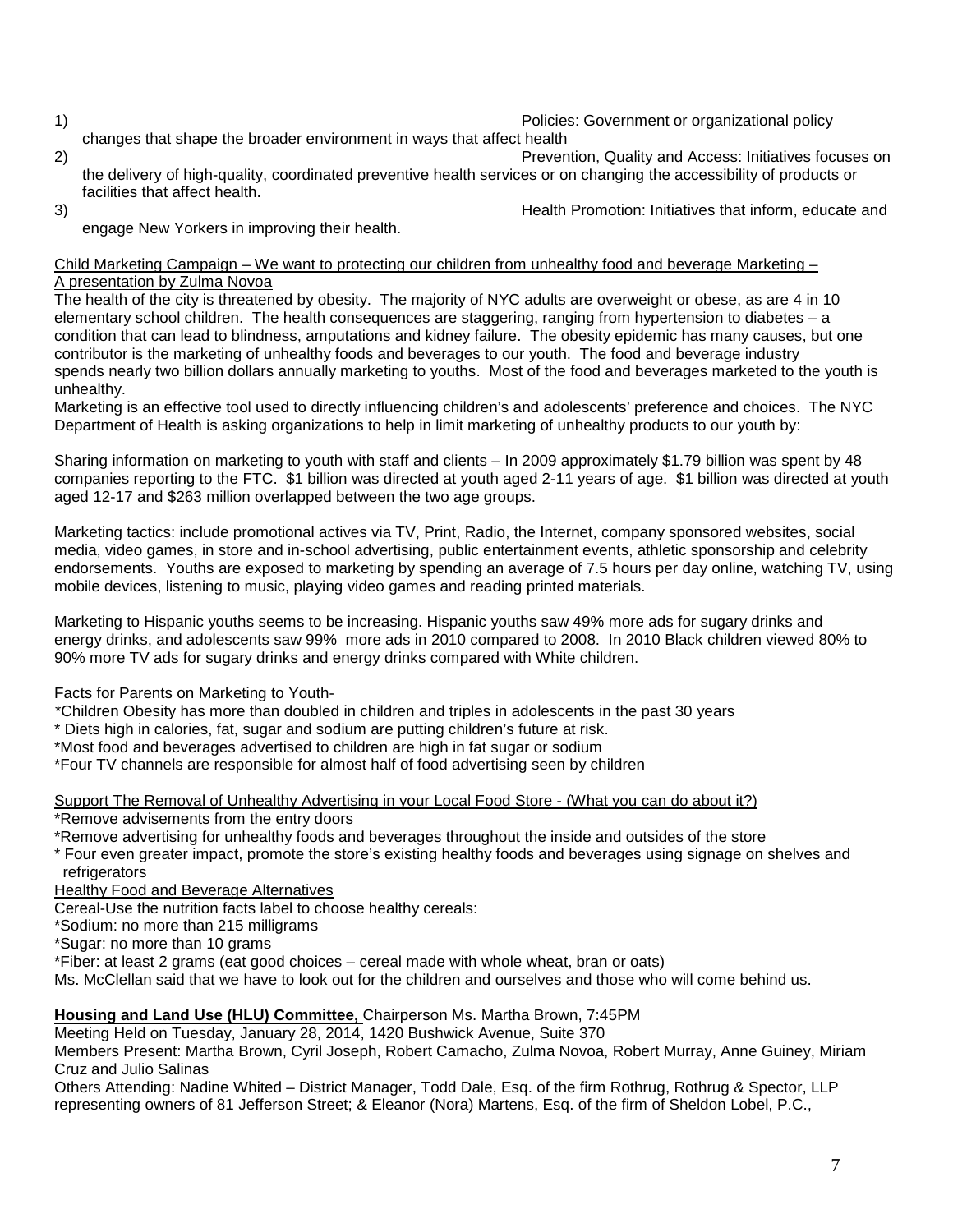Representing the owners of 308 Cooper Street and Mr. Isaac Broyn

Note: Report read by the District Manager Ms. M. Brown was out due to illness

Item No. 1. Calendar No. 103-13BZ: In the matter of 81 Jefferson Street

The owner/developer has applied for a variance with the Board of Standards and Appeals (hereinafter "BSA") to permit the development of a cellar and a four story eight family residential building located in a M-1-1 zoning district which is contrary to the applicable use regulations. The property is located in the middle of the block, not suitable for manufacturing and is located between Evergreen Avenue and Stanwix Street. The property owner through its counsel is requesting that the BSA grant their request for the particular variance change from M-1-1 which is contrary to the applicable use regulations. CB #4 approval is also requested. The property is a vacant lot, 25 feet frontage by 100 feet deep for a total of 2500 sq. ft.

HLU inquired as to rental prices, affordability for community residents. CB #4 was advised that the rent will be at the market rate for a 2 bedroom apartment. CB #4 also noted that due to increased market values the apartment in Bushwick have become un-affordable for the average working class family/person in this economy.

Item No. 2. Calendar No. 297-13BZ: 308 Cooper Street, Brooklyn, New York. This application seeks the waiver of Section 42-10 of the Zoning Resolution, to permit the construction of a 3 story residential building with a cellar at the premises. The premises are located within the M1-1 Zoning District, where Use Group 2 Residential use is not permissible as of right. The site is a vacant lot at 308 Cooper Street. The principals are seeking a re-zoning as this particular lot is adjacent to a large R-6 district in the Ridgewood/Bushwick neighborhood. The premise is a corner lot that measures approximately 2,000 sq. ft. on the Cooper Street side and 80 ft. of frontage on the Irving Avenue side. The lot is currently unimproved. The lot formerly measured 25 ft. by 100 ft. but was subdivided to create two lots. The original dwelling was a 3 story residential building with a ground floor commercial use which was demolished sometime around 2007. The lot was purchased by its current owner who is the applicant in March 2013. The applicant seeks to construct a 3 story building with a cellar creating a 6 unity multi-family residential building at the premises. The waiver sought by the applicant under the proposed BSA variance is a use waiver of ZR Sec. 42-10. The proposed building will contain a laundry room, storage space, two accessory spaces and an individual interior staircase with access to the apartment units on the first floor and six three bedroom apartment units (2 units per floor)on the second floor and third floors.

The owner has not determined what the rental projections will be for this residential development and will get back to CB4 with some figures when they are determined at some point in the near future.

Item No. 3. Immediate Emergency Conditions:<br>1)

1353 Myrtle Avenue – recommended remedy: demolish structure including rear 2 story extension, backfill foundation and grade site 2) 1216 Bushwick Avenue – recommended remedy: demolish entire building. Keep the existing cellar walls and back fill to grade. Provide lateral bracing and weatherproofing to party walls for both adjoining proprieties at exposures 2 and 4. 3) 139 Stockholm Street – recommended remedy:

demolish entire building to grade

4) 1374 Dekalb Avenue – recommended remedy:

demolish entire building to grade

Item No. 4. Capital One Construction: Notice given at 26 and 28A Troutman Street, Block 3183, Lots 13 and 14 - New Building Construction

**Public Safety Committee (PSC):** Ms. Barbara Smith, Chairperson Meeting Held on Wednesday, February 12, 2014 at 6PM, 83<sup>rd</sup> Pct., 480 Knickerbocker Avenue Members Attended: Barbara Smith, Elvena Davis, rev. Grace Aytes, Victoria Fernandez Others Attending: Nadine Whitted – District Manager, Willie Morales – CB4 Community Associate, Det. D. Franco and PO N. Robinson –  $83<sup>rd</sup>$  Pct.

Applicants: LEP Fu Shum, Stanley Chin, James Wang, Catalino Varges, Jesus Navarete, Bienvenido Paulino<br>1)<br>1477 Myrtle Avenue. New Apolo Resaurar 1477 Myrtle Avenue. New Apolo Resaurant, New full liquor license: Sunday – Thursday: 12Noon to 11PM; Friday and Saturday: 1:30PM to 1::00AM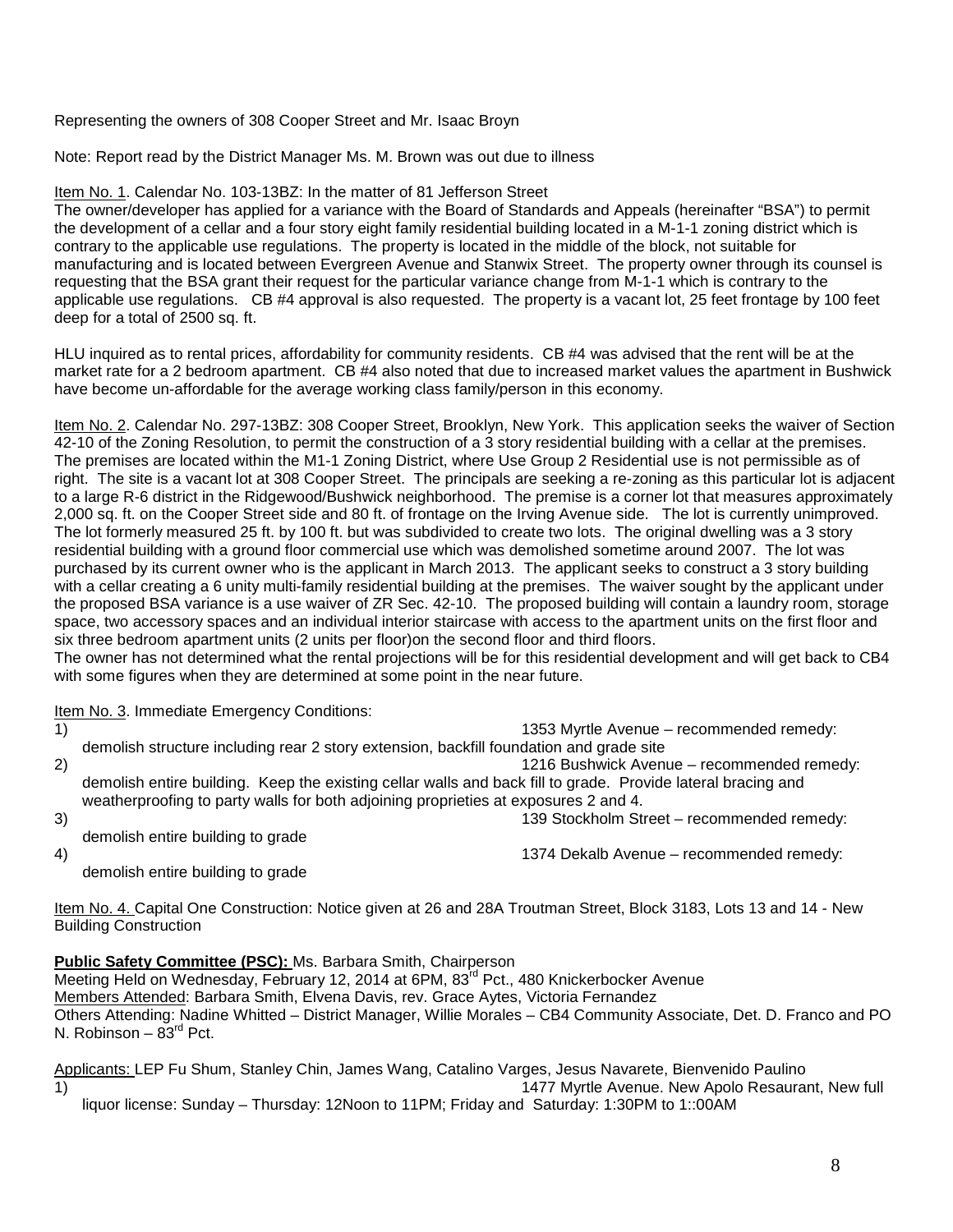2) 201 Wyckoff Avenue. Akaru Sushi Inc. Wine and Beer

restaurant license request. Monday – Thursday 11:00AM to 11:00PM. Friday and Saturday: 11:30AM to 11PM: Sunday 12:30PM to 11:00PM

3) 1549 Gates Avenue. La Fogata Resturant & Café

Corp. Renewal of full liquor license (serial number:11717989) 1:00PM to 4:00AM (seven days a week) 4) 1336 Bushwick Avenue. Andalucia Bar and Lounge

requesting a Tavern full liquor license. Monday and Tuesday 4:00PM to 1:00AM. Friday and Saturday: 4:00PM to 3:00AM: Sunday 1:00PM to Midnight

Each establishment was told that there must be no liquor sales on Sunday after midnight.

The committee will be speaking to the State Elected Officials concerning various quality of life issues surrounding the residential areas where many of the SLA request are now coming from.

# **Announcements: 7:50PM**

Brandon Zwagerman, Silent Barn: Multi-functional all-ages art incubation space, it operates a daily all-ages event venue, music, performing arts and other events.

For information on upcoming event at the Silent Barn, 603 Bushwick Avenue (Jefferson Street), Brooklyn, NY 11206 Visit: [http://www.silentbarn.org](http://www.silentbarn.org/) or contact: [silentbarnispeople@googlegroups.com](mailto:silentbarnispeople@googlegroups.com)

EcoStation:NY – Application are now being accepted for EcoStation's Community Apprentice Program @ Bushwick Campus Farm and Bushwick Farmers' Market, full information and online application at: [www.EcoStationNY.org/opportunities](http://www.ecostationny.org/opportunities)

Applications are due by March  $5<sup>th</sup>$  for the program and March 15<sup>th</sup> for the Market program.

Gerald Miller: Neighborhood Housing Services of Bedford-Stuyvesant, Inc. and Revelation VITA: Free Tax Prep session Thursday, February 20, Tuesday February 25 and Tuesday March 4 from 11am to 2pm. call to RSVP, seating is limited. 718-919-2100, [www.nhsnyc.org](http://www.nhsnyc.org/)

NHS host a home buyers information class every 3<sup>rd</sup> Saturday

It's Time to Grow (Gaining Responsibility and Ownership through Willingness) Free and open to teens; 16 – 21 Program begins February 21<sup>st</sup>.

Job readiness workshops, soccer, arts, dancing and tutoring: Activities from 5pm to 8pm, 1080 Willoughby Avenue, Brooklyn, NY 11221

Call or text 917-530-1496 for more information or email: [acastro@obtjobs.org](mailto:acastro@obtjobs.org)

Sponsored by CUFFH, Saint Joseph's Patron of the Universal Church, OBT (Opportunities for a Better Tomorrow) and Cornell University

New York State Senator Martin Malave Dilan Representing the 18<sup>th</sup> District: FREE Income Tax Preparation! Volunteer Income Tax Assistance (VITA) provide by Senator Dilan in conjunction with LIU-Brooklyn with training by the Internal Revenue Service, February  $7<sup>th</sup>$ , 2014 to April 11<sup>th</sup>, 2014, every Friday from 10:00am to 3:00pm.

| $\cdot$ | Have an income of \$52,000 or less                |
|---------|---------------------------------------------------|
| $\cdot$ | Reside in the 18 <sup>th</sup> Senate District    |
| ❖       | Bring valid photo ID                              |
| ❖       | Bring supporting documentation with your W-2 form |
| ❖       | Complete the intake form given to you by a staff  |

member

Federal Returns Prepared: 1040EZ, 1040A; State Returns Prepared: IT 200, IT 201, IT 214; NYC Returns Prepared: NYC210

Brooklyn Borough President Eric Adams: Community Board membership if interested please call 718-802-4032 or go Online for an application at [www.brooklyn-usa.org](http://www.brooklyn-usa.org/)

Ms. Mangual, Wyckoff Heights Medical Center – Positive Health Management H.I.V. Outreach & Prevention Program

What Would Happen? If you took the HIV Test…You can learn how to take care of yourself & others! "Know Your Status" FREE, confidential rapid HIV Testing